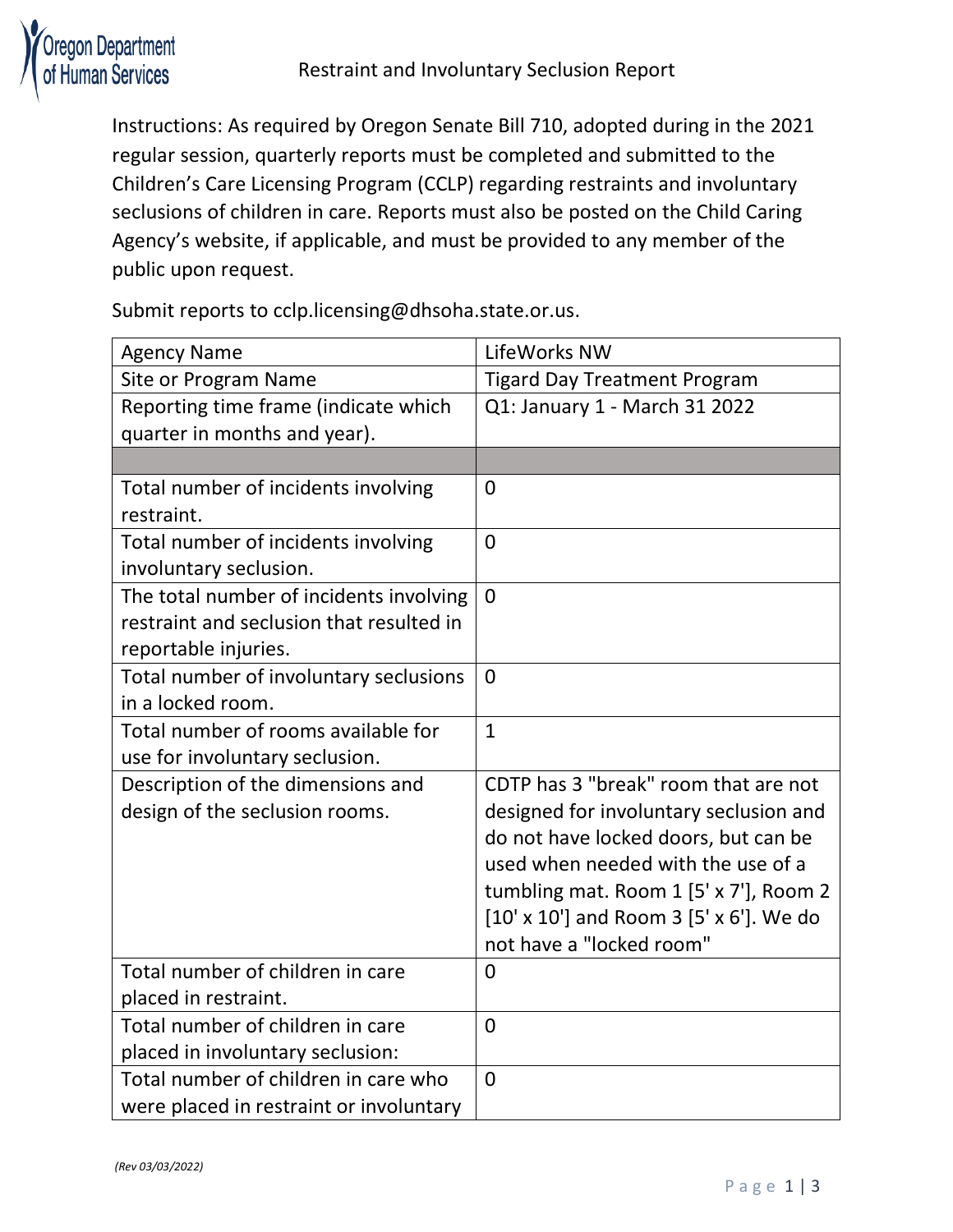| seclusion more than three times<br>during the reporting period. |                                            |
|-----------------------------------------------------------------|--------------------------------------------|
|                                                                 |                                            |
| A description of the steps the program                          | CDTP has been taking additional steps      |
| has taken to decrease the use of                                | that include a daily debrief on client     |
| restraint and involuntary seclusion.                            | successes and struggles, practicing        |
|                                                                 | being more present when supporting         |
|                                                                 | clients, and increasing visual aids to     |
|                                                                 | support clients while transitioning        |
|                                                                 | between activities. In addition, the       |
|                                                                 | CDTP team has started a plan to            |
|                                                                 | review and practice Safety Care            |
|                                                                 | procedures more frequently. ADTP:          |
|                                                                 | Continued use of CPS (identifying          |
|                                                                 | areas where clients struggle and           |
|                                                                 | modifying expectations until durable       |
|                                                                 | plans are made with client), continued     |
|                                                                 | training of staff in verbal de-escalation. |
|                                                                 | Identifying triggers and developing        |
|                                                                 | plans to reduce likelihood of them         |
|                                                                 | occurring.                                 |
| Number of incidents in which an                                 | $\Omega$                                   |
| individual who placed a child in care in                        |                                            |
| a restraint or involuntary seclusion                            |                                            |
| was not certified or trained in the use                         |                                            |
| of the type of restraint or involuntary                         |                                            |
| seclusion used, including individuals                           |                                            |
| whose certification or training was                             |                                            |
| expired at the time of the restraint or                         |                                            |
| seclusion.                                                      |                                            |

Demographic characteristics of the children in care who the program placed in a restraint or involuntary seclusion, including race, ethnicity, gender, disability status, migrant status, English proficiency and status as economically disadvantaged, unless the demographic information would reveal personally identifiable information about an individual child in care. Indicate the number of children who experienced restraint or seclusion who match each of the criteria listed below: